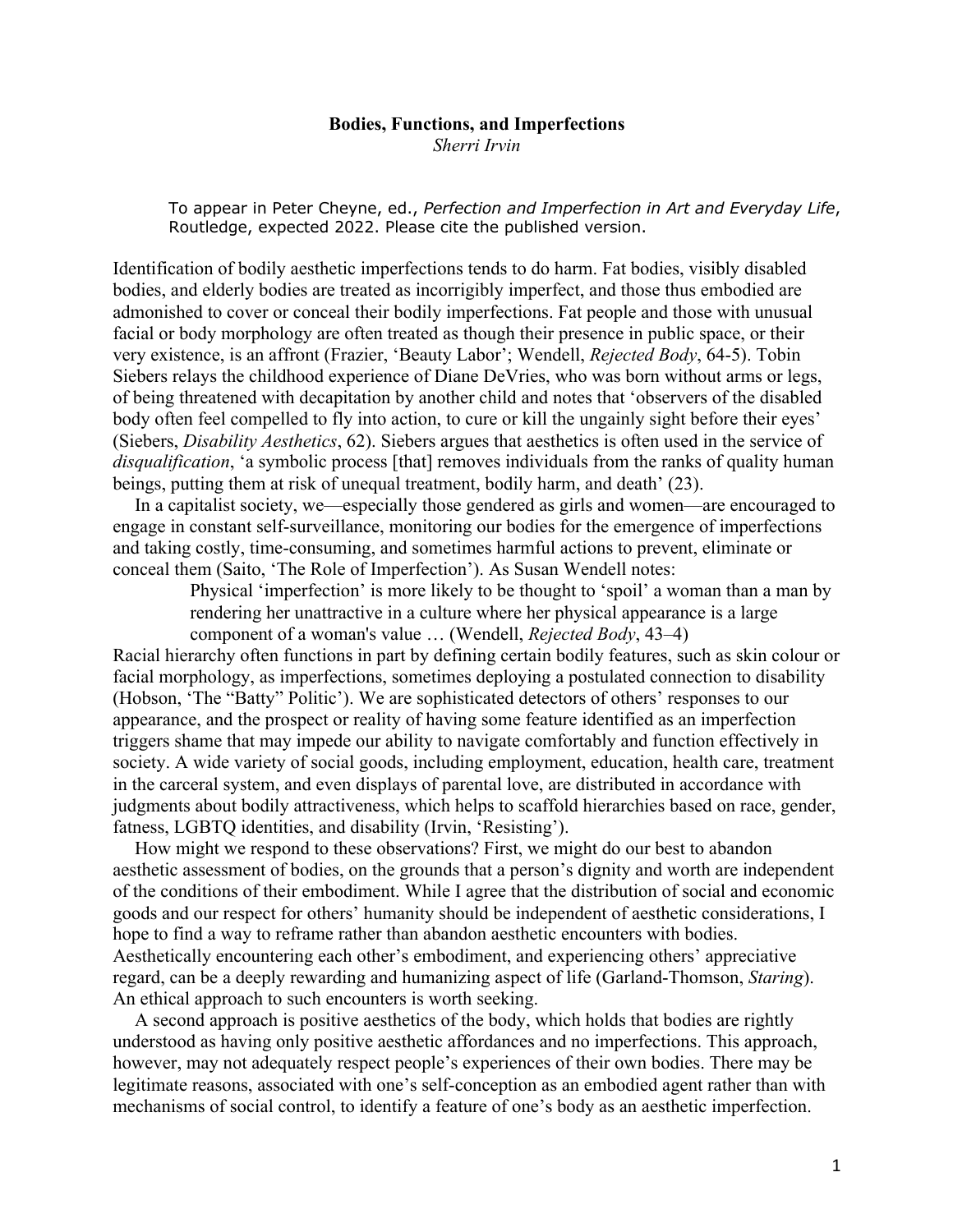Moreover, some are sceptical that reshaping our tastes in bodies to recognize only positive aesthetic value is feasible (Parsons, 'Merrickites').

I will therefore explore a third approach: a respectful way of aesthetically appreciating bodies that acknowledges aesthetic imperfections but without bolstering social stratification and other harms. I will start from the obvious fact that our bodies are a principal instrument of our agency: our ability to do the things we care about depends on a body whose features and functionality support our projects. In *Functional Beauty*, Glenn Parsons and Allen Carlson propose functional aesthetics as a unified approach to aesthetic assessment of a wide variety of entities that treats them respectfully by acknowledging them as the kinds of things that they are. I will argue that a form of functional aesthetic assessment rather different from that deployed by Parsons and Carlson may be fruitfully applied to human bodies.

# 1. Functional Aesthetics

In *Functional Beauty*, Parsons and Carlson put forward functional aesthetics as an approach to aesthetic assessment of diverse objects including artworks, non-art artifacts, buildings, and organic and inorganic entities in nature. They argue that attending to function allows us to detect three kinds of aesthetic merit. First, an object may 'look fit': perception may reveal features that suit its function well and no features that apparently undermine that function. Second, the object may exhibit 'simplicity, gracefulness, or elegance' by having the features essential to its function with a minimum of extraneous ones. Third, the object may exhibit a 'pleasing dissonance' or 'visual tension' by appearing able to perform its function while nonetheless possessing a surprising feature that one would expect to interfere with that function (158). For instance, they suggest that construction cranes 'frequently have a sort of surprising, vibrant look' because the crane arm is so narrow at its base that it looks like it may break, though we know it is in fact very strong (99).

To make appropriate functional aesthetic assessments, we must attend to the object's relevant functions. For most kinds of objects, aesthetic assessment is related to *proper function*. The proper function of a biological organ is the function for which that organ and its features were evolutionarily selected: the proper function of the eye is to see. For human-created artifacts, Parsons and Carlson offer the following account, drawing on the work of Beth Preston:

X has a *proper function* F if and only if Xs currently exist because, in the recent past, ancestors of X were successful in meeting some need or want in the marketplace because

they performed F, leading to manufacture and distribution, or preservation, of Xs. (148) The proper function of shovels is to dig: even if they can be used in a pinch to prop open doors, shovels have been produced and distributed for the former rather than the latter function. Proper function may evolve if the community's reasons for creating and preserving a type of entity changes. We may now preserve ruins because we value their expressiveness, though they were initially created and maintained for architectural functions they no longer serve (164).

Parsons and Carlson acknowledge that identifying proper functions can be complex. While religious art and memorials have rather straightforward proper functions, theorists disagree about which functions explain our choices to create, distribute, and preserve art more generally. Disputes may arise, likewise, over the proper functions of buildings. Is the function of an opera house merely to provide an optimal venue for opera performances, or might it also have the proper function of serving other community needs, as with the Oslo opera house that serves as a valued landmark and site for outdoor activities? If the latter function explains why resources are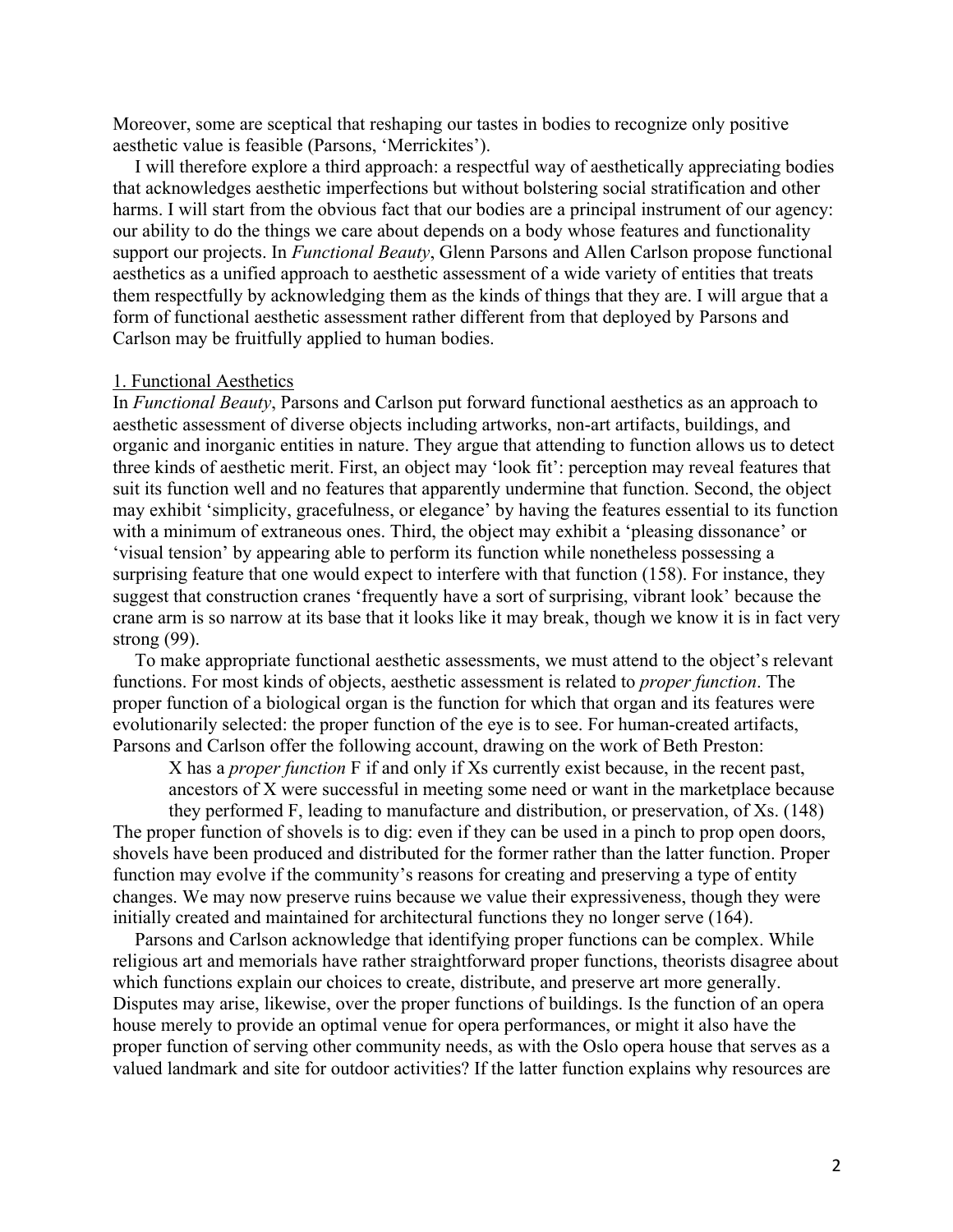allocated for the construction and preservation of such buildings, then it seems to be part of the building's proper function (85–6).

The functional aesthetic value of inorganic natural entities, Parsons and Carlson suggest, requires a different account. Inorganic entities often serve functions within the systems of which they are a part. A rock formation may serve as a windbreak, preventing soil erosion and facilitating the growth of plants. However, this is not its *proper* function; it is merely a causal role function it happens to be serving in a system at a given time. The rock formation's features are not explained by its serving this function: it did not evolve to serve the function, nor was it created to serve it. Parsons and Carlson suggest that because the rock formation does not have a proper function, it can never appear defective by failing to perform a function: if it ceases to perform that function, the function becomes irrelevant. Parsons and Carlson suggest that positive aesthetics, the thesis that everything has positive aesthetic value, has a grain of truth when it comes to the functional aesthetics of inorganic nature, since inorganic objects can't be functionally ugly or imperfect (133–4).

As James Kirwan notes, simply performing its function impeccably is unlikely to make an object stand out as perfect; functional aesthetic perfection seems to be a matter of the object's '[doing] its job *beautifully*' (Kirwan, 'Everyday Encounters'), perhaps by exhibiting an uncommon harmony of features and function. Functional aesthetic imperfection inheres in features that manifestly undermine the object's ability to perform its function. A rickety chair is aesthetically imperfect because it appears unable to hold the sitter safely and stably. The same pattern of clumps that are lovely in a forest moss are an aesthetic imperfection in a mattress, since they promise to interfere with comfortable sleep.

Parsons and Carlson argue that aesthetic appreciation tied to function is morally preferable to attending only to sensory surface. The former takes the entity seriously as the kind of thing it is, whereas the latter seems to treat it as a mere instrument for the viewer's aesthetic experience. However, Parsons and Carlson do not offer an account of functional aesthetic appreciation of the human body. I will attempt to use the resources they provide to construct an account that is both aesthetically and morally adequate. As we will see, treating people respectfully involves seeing them as having extensive latitude to determine their bodies' functions, sometimes idiosyncratically. We must also recognize the aesthetic importance of the *way* a person chooses to use their body to achieve those functions.

### 2. Bodies as Organisms?

Might we treat human bodies as Parsons and Carlson treat living organisms, making aesthetic assessments related to evolutionarily selected functions? We encounter a problem immediately: on this approach, many bodies exhibiting visible disability will be functionally ugly because some of their parts appear unsuited to perform the functions for which they were evolutionarily selected. Parsons and Carlson state:

the aesthetic displeasure that we take in a diseased, malformed, or damaged organism is displeasure in its apparent dysfunctionality: in its 'looking unfit'…. [I]t appears that what is displeasing *aesthetically* about such creatures is precisely that their parts and limbs appear manifestly incapable of doing what they are supposed to do. (132)

Aging bodies, too, will appear ugly on this account. As we age, our body parts become less adept at performing the functions for which they were evolutionarily selected. Aesthetic assessment in relation to the proper function of body parts seems to trap us in a model whereby disabled bodies and old bodies are rife with aesthetic imperfections, contributing to stigmatization and hierarchy.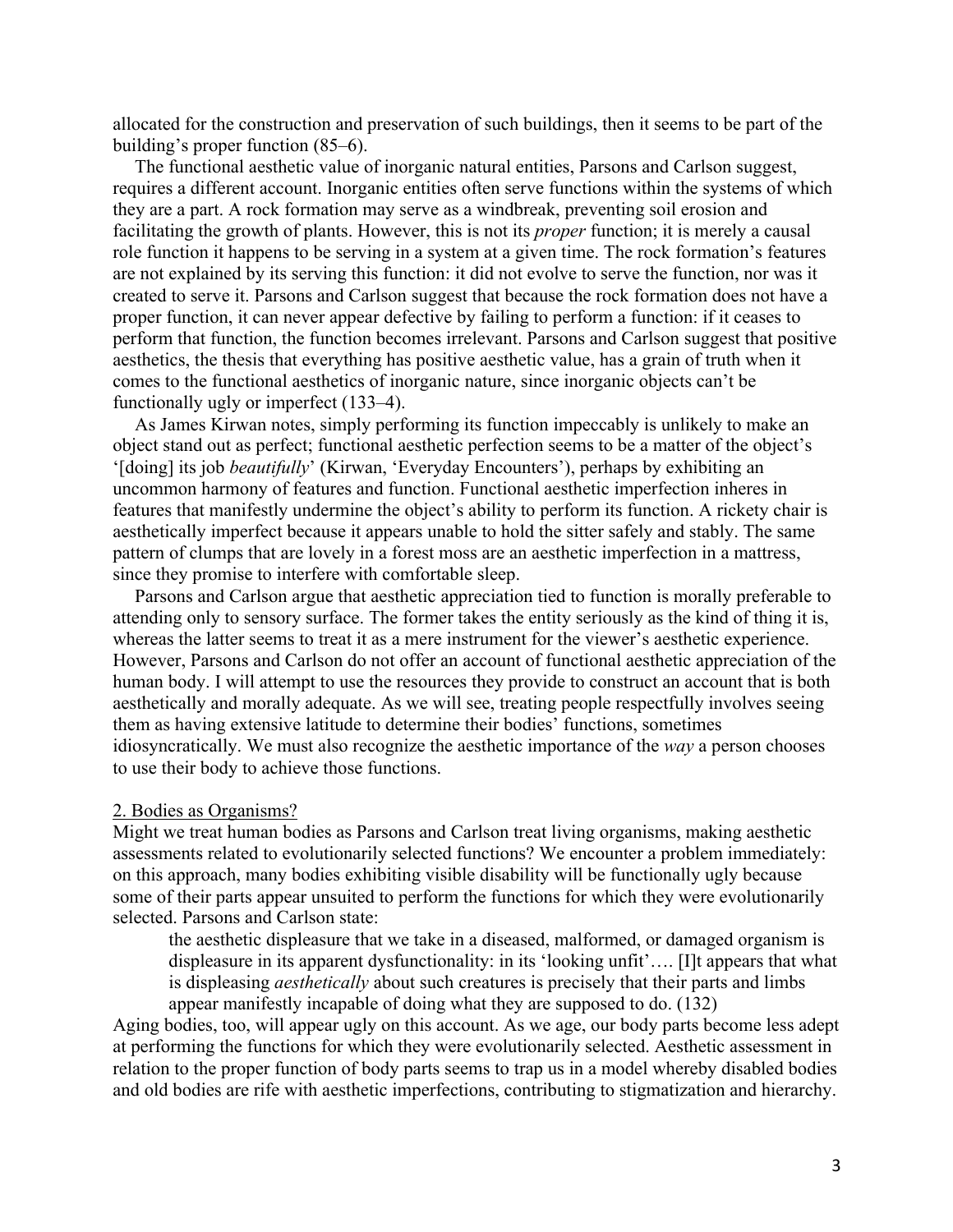The trouble is not limited to aging and disability. In tying aesthetic assessment to evolutionarily selected proper functions, this account would disregard the agent's autonomy in determining whether a function is relevant to them. While some bodily features were evolutionarily selected for purposes related to reproduction, reproduction might have no part in my own plans, priorities, or self-conception, or it may have only a limited role for a small portion of my lifespan. Parsons and Carlson's own remarks suggest that this is a problem, since 'women, indeed all persons, are intellectual, moral, and emotional beings, autonomous agents with a rich range of plans, priorities, and projects' (117). They note that 'treating another being as an object of aesthetic appreciation is itself a … morally evaluable action' (118) and that treating things according to their actual nature is morally preferable in aesthetic assessment as in other forms of engagement. A morally appropriate, respectful form of functional aesthetic assessment that does not dehumanize, then, involves treating persons as embodied autonomous agents with plans and projects.

Functional aesthetic assessment related to the body's status as an organism does not satisfy this requirement. While it may acknowledge the organism as 'as a creature with plans, priorities, and projects, insofar as it involves considering the functions of animal traits and parts', this amounts to treating it only as a member of a species and not as an individual whose plans, priorities, and projects may diverge from those of the group (121). Whether or not this approach is morally adequate for the aesthetic assessment of non-human organisms, it won't do for embodied persons considered as autonomous agents.

### 3. Bodies as Artifacts?

Might human bodies be considered as, or as closely analogous to, artifacts? Bodies, after all, are things we adorn and modify in pursuit of our purposes, and thus might be eligible for the subcategory of artifacts that are appropriated for a purpose they were not created for.

The notion of artifactuality is appealing insofar as it introduces the ability of communities to define proper functions of the body that are not evolutionarily selected. Insofar as some features of the body may be cultivated in service of a function like performing ballet or swimming the 100-metre butterfly, it seems that these features could be valued as functionally beautiful, even if they would be considered imperfect on a functional aesthetic assessment not tied to these functions. Michael Phelps's long torso, short legs, and large feet are functionally beautiful in allowing him to move through water at great speed, though outside the context of swimming they might appear as aesthetic imperfections, disproportionate for common functions like ambulation on land. Similarly, the hypermobility of Misty Copeland's legs contributes to functional beauty because it facilitates balletic virtuosity, though hypermobility outside ballet may be perceived as an aesthetic imperfection because it appears to signal susceptibility to pain and injury.

There are, however, several complications. First, the body is profoundly multifunctional: we use it for many different functions, and the functions we value may shift with time and context. I use my body sometimes for sex, sometimes for running, sometimes for writing, sometimes for public speaking. The attributes that make it functional for one of these activities may be irrelevant to or even conflict with those that make it functional for another. And these functions need not—indeed, are unlikely to—remain static: we use our body in different ways and for different purposes throughout the lifespan. While this is not dispositive against treating bodies as artifacts, it does suggest that functional aesthetic assessment of bodies will require acknowledging fluidity and multiplicity of functions far beyond what is typical of artifacts.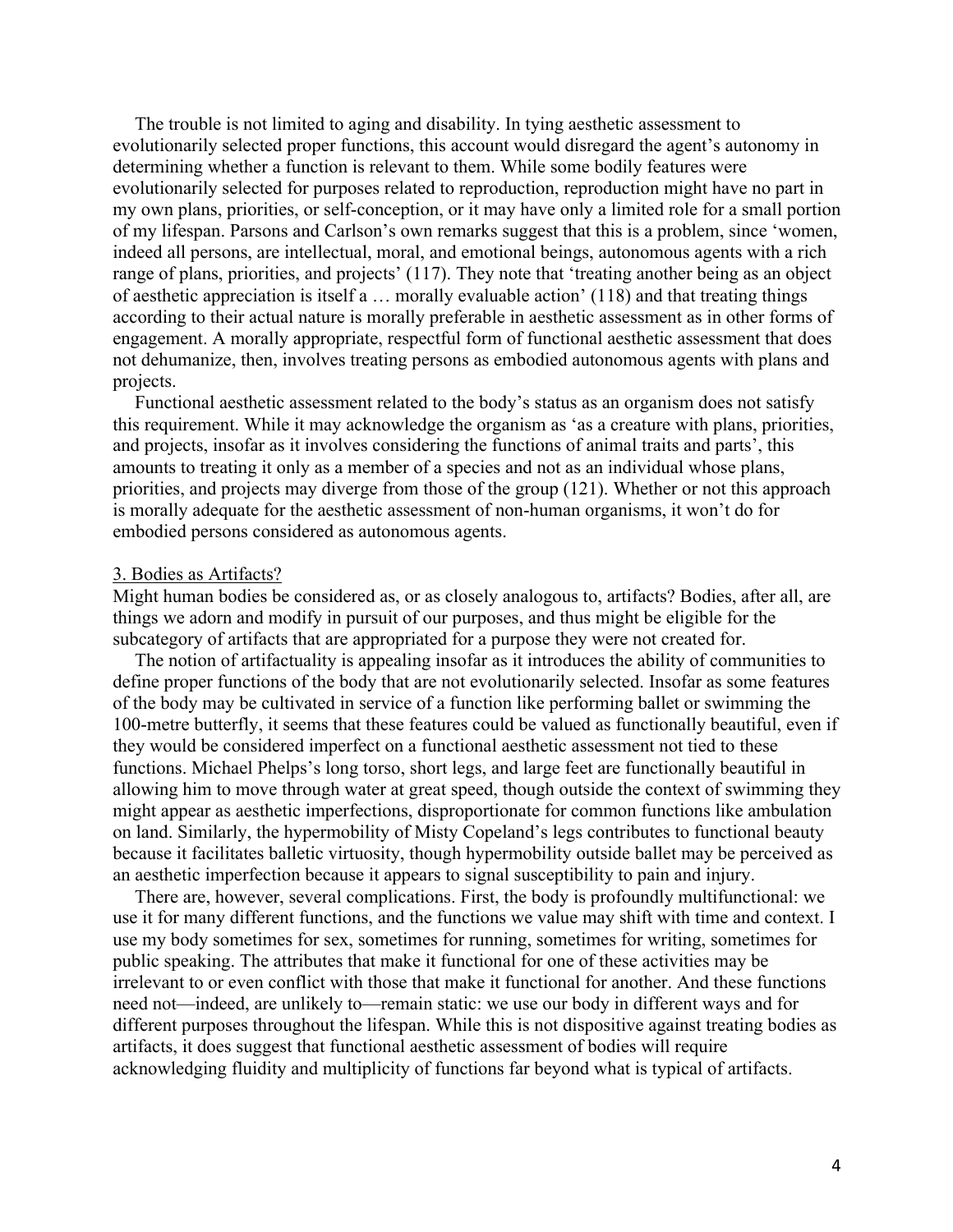Second, while a community may value a particular function and cultivate the bodily features that promote it, respect for my agency implies that it is up to me whether to embrace this function. Even if I am strong, fit, and unusually tall, the community does not get to decide that basketball is a proper function of my body. Nor need we accept community assignment of reproductive functions to particular bodies.

Third, even if I embrace a body function that is valued by a community, my conception of that function may differ from the community's in important ways. Proper function is relevant to aesthetic assessment because it implies standards for what it is to perform the function well. By including an inherent conception of the desired outputs and their attributes, proper function grounds judgments about whether the features of an entity will promote such outputs. Yet I may pursue an activity—dance, for instance—with different values and purposes than those typically adopted by the community, entailing that the function I have embraced requires aesthetic assessment by different standards.

Examples of practitioners using the framework of an existing community practice to pursue a different set of values are rife within the arts. Yvonne Rainer's choreography incorporating everyday movement, and John Cage's compositions using silence or aleatory sound, signal through their obvious abandonment of the values typically associated with dance and music that they are undertaking a related but different project, in which carefully constructed exquisite effects are not prioritized. As Parsons and Carlson note, it may be impossible to assign proper functions to such novel artworks, if they lack relevant ancestors to define a kind of thing to which they belong (225). But this does not imply that they have no functions, or that functional aesthetic assessment is irrelevant. As we saw in relation to inorganic nature, an entity can be assessed based on its role within a system without assigning it a proper function. Moreover, novel human artifacts or practices may have functions and associated values defined and signalled by their creators.

The upshot is that respect for my agency requires attention not just to the way my activity appears to manifest a proper function recognized by my community, but also to whether I embrace that function as the community conceives it. A dancer whose body is differently configured than most may choose to pursue a novel form of dance whose activities, internal values, and desired outputs differ from those recognized by the community. Rainer's practice, some of which references mobility limitation and other forms of disability, has inspired a movement of disability-oriented dance whose practitioners embrace forms of bodily particularity and idiosyncrasy that dance traditionally eschewed (Watlington, 'Cripping Choreography'). Disabled dancers may demonstrate, by producing awe and wonder in viewers, that aesthetic excellence is attainable through means other than those employed by established forms of dance, bearing out Siebers's observation that disability 'often serves as the very factor that establishes works as superior examples of aesthetic beauty' (Siebers, *Disability Aesthetics*, 4).

Recognition of aesthetic perfection and imperfection requires correct attribution of functions to the body. Where functions are projected on to my body that I have not endorsed, my features may be misinterpreted as aesthetic imperfections when they are compatible with or even exemplary at promoting the functions I am in fact pursuing. Proper functions, then, cannot be assigned to bodies in the same way we assign them to more standard sorts of artifact; nor can aesthetic assessment proceed along the same lines. Despite the attributes bodies share with artifacts, they cannot be assimilated to artifacts for purposes of functional aesthetic assessment.

## 4. Bodies as Buildings?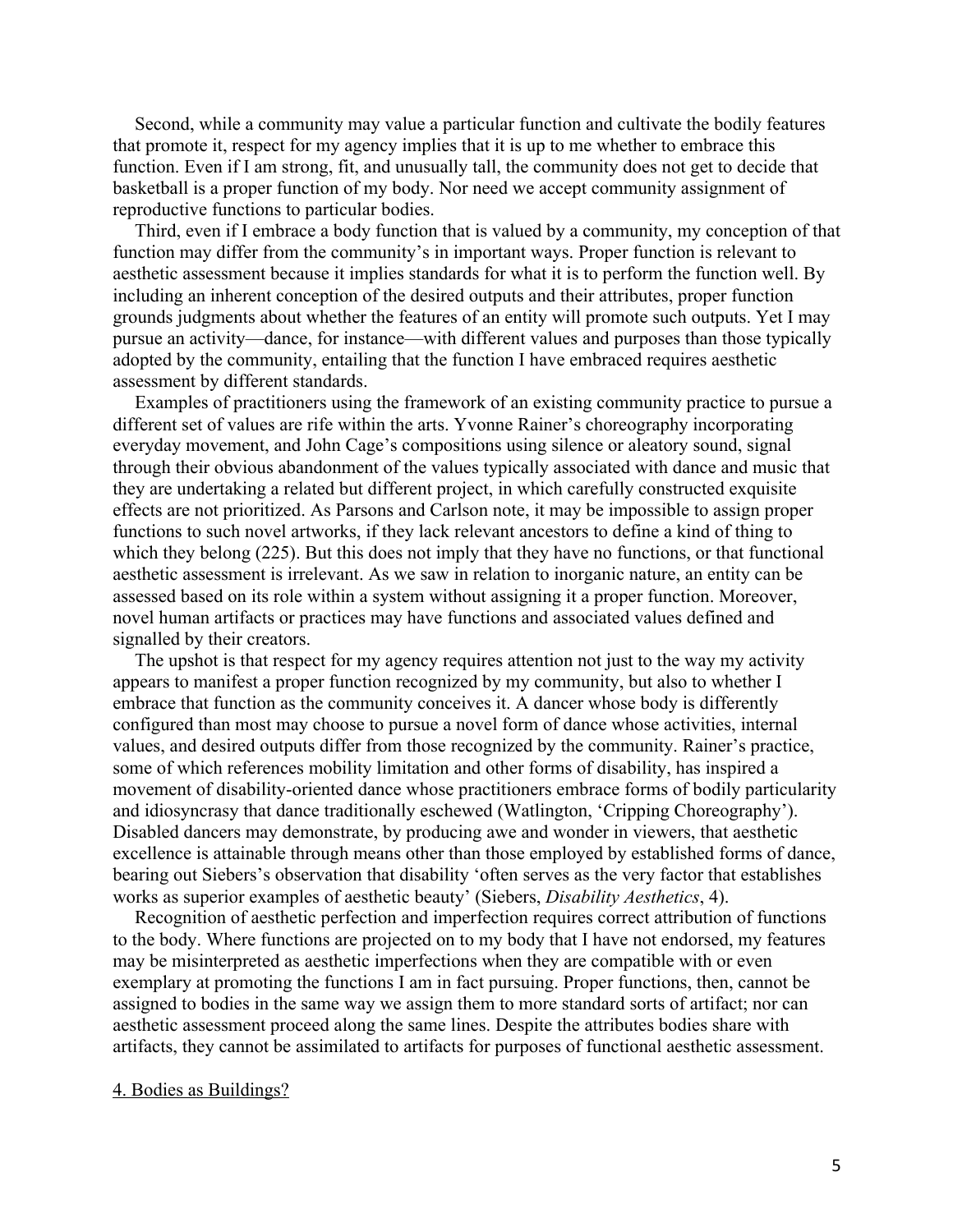These considerations lead me to what might seem a surprising suggestion: to consider the body as analogous to an architectural construction. Many buildings are multi-functional, serving different functions for different communities on different occasions. Different parts of the building may have different functions, and evolution in function over time is not uncommon.

Parsons and Carlson are sceptical that individual intentions determine proper function, attributing it instead to facts about the broader community's choices. But for buildings, regarding function as determined by local facts about individual use at a given time may sometimes be apt. I live in a region of the US where it is common for a defunct retail space to be reappropriated by an emerging religious community, resulting in an architectural phenomenon known as the strip mall church. While the space is serving as a church, it may make sense to apply functional aesthetic assessment related to the church function. Does the building evoke both welcome to all comers and reverence to the divine, and support the function of community gathering for worship? But that function does not seem to persist when the building ceases to be used as a church. It seems inapt, therefore, to assess a building that was once a strip mall church as, say, uninspiring for worship, based on the function it is no longer serving. This recalls Parsons and Carlson's observation that the causal-role functions of inorganic natural entities can become irrelevant when conditions change. On this analysis, the aesthetic relevance of a former function sometimes falls away when the function does, and the building cannot be functionally ugly by virtue of an aesthetic assessment tied to that function.

Another key point about functional aesthetic assessments of buildings, I suggest, is that they do and should consider the appropriative nature of our uses of buildings. When we make a functional aesthetic assessment of an active strip mall church, we don't compare it to the Sistine Chapel, or even to a modest, purpose-built church. We are interested to see how the community has worked around, or even capitalized on, the structural limitations that violate our expectations for church architecture and might seem to compromise the building's ability to serve standard church functions. The creative way the building serves the function now, in light of structural givens, becomes an object of functional aesthetic assessment.

Let us consider the kind of building that perhaps most closely approximates the body, namely, the home. The consensual function of a home is, roughly, to provide shelter for the activities of its residents and facilitate their comfort and safety in performing the activities of life, such as sleeping, eating, sex, leisure, and childcare. Often, a person or group seeking a home appropriates a house, a structure that is purpose-built to serve as a home. But once the house has been thus appropriated, its residents have a prerogative in determining its functions, and they can signal idiosyncratic functions in ways that allow us to apply functional aesthetic assessment. Even a kind of room that typically has a specific function may be appropriated to serve a different one. People living in large cities where homes are very small and prepared food options abundant might appropriate their kitchens for functions like storage or office space. We might, on finding books in an attractive arrangement inside the oven, judge them to exhibit 'pleasing visual tension' (in Parsons and Carlson's words) as we recognize the collision between the kitchen's current and usual functions.

Many of these observations apply equally to the functions of the body. Many structural aspects of my body are fixed, and I am not free to trade this body in for some other. But I can choose which functions I care about and decorate, clothe, and to some extent reshape my body to pursue them. Moreover, my choices may be responsive to my body structure and to my situation. If my body is structurally unsuited to performing some function—say, dance or swimming—in the way that many bodies perform it, I might choose to prioritize other functions; I might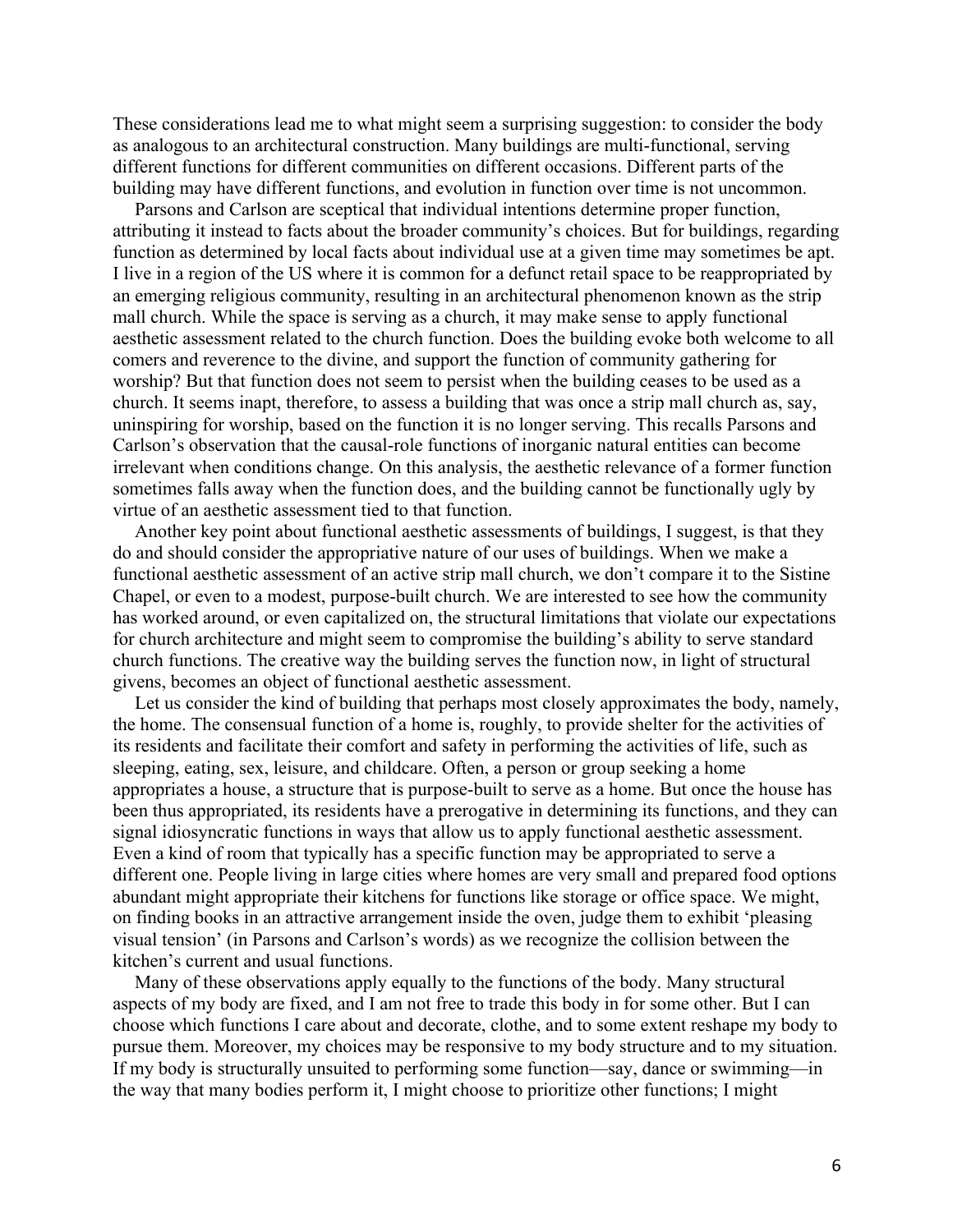embrace a related but distinct function, as described earlier; or I might develop a way of performing the communally accepted function that is fitted to the structure of my body (with or without structural modifications or adaptive devices), and even come to exhibit uncommon excellence at performing it.

The functions I care about and use my body to perform may change over time as my body, environment, and interests change. A person who once walked may come to get around by using a wheelchair. A person might come to care about and pursue new bodily functions by virtue of new opportunities—a skate park, a ceramics studio, a community swimming pool—and perhaps leave behind functions that previously mattered to them.

The functions of my body, then, are up to me and not fixed. While my body's functioning is constrained by its inherent physical structure, and my choices about which functions to prioritize may be affected by my community and the roles I play within it, as an agent I can decide how to incorporate those influences within my choices about what to use my body for.

# 5. Bodies, Functions, and Imperfections

On the picture I have offered, the functions of the body are not proper functions in the sense Parsons and Carlson offer for organisms or artifacts. Of course, body parts do have evolutionarily selected proper functions, but taking me seriously as an agent, and aesthetically assessing my body in a way that is not dehumanizing, means recognizing that what my body is for, ultimately, is up to me. I may be indifferent to functions like reproduction while investing deeply in functions that are uncommon, like playing the banjo, or historically stigmatized, like participating in BDSM.

Of course, once we have identified the functions an agent has chosen for their body, there will still be structural constraints on how those functions can be performed by that body. This is true of all of us, of course, but some structural constraints stand out as unusual and may prevent one from performing a function in a way that is typical for many bodies. Should these structural constraints be identified as imperfections?

At this point we must foreground the *way in which* the function is performed. Functional aesthetic assessment is not merely a matter of fit between knowledge of an object's function and the appearance of its structure as being able or unable to perform that function simpliciter. An object performs a function in a particular way, and functional aesthetic assessment is most complete when it accounts not only for the object's actual or perceived ability to generate some output related to a function, but for the *way* the object works in a particular context, involving both situational and structural constraints, to produce that output. An artifact may be aesthetically meritorious by performing a function in a way that is clever or enjoyable, over and above the quality of its output. As I suggested in relation to the strip mall church, functional aesthetic appreciation is, at least in part, appreciation of how an entity capitalizes on opportunities, overcomes limitations, and offers clever and creative responses to the challenge jointly constituted by the target function and other elements of the situation.

Functional aesthetic assessment attentive to this full picture, especially where bodies are concerned, must start from deep curiosity. Rather than picking out unusual features and diagnosing them as imperfections on the grounds that they surely interfere with what we assume to be the body's functions, we must attend to the particulars of which functions the person has prioritized for their body, and how those functions are performed. To the extent that a body has features that strike us as unusual, we may find that some of the body's functions are being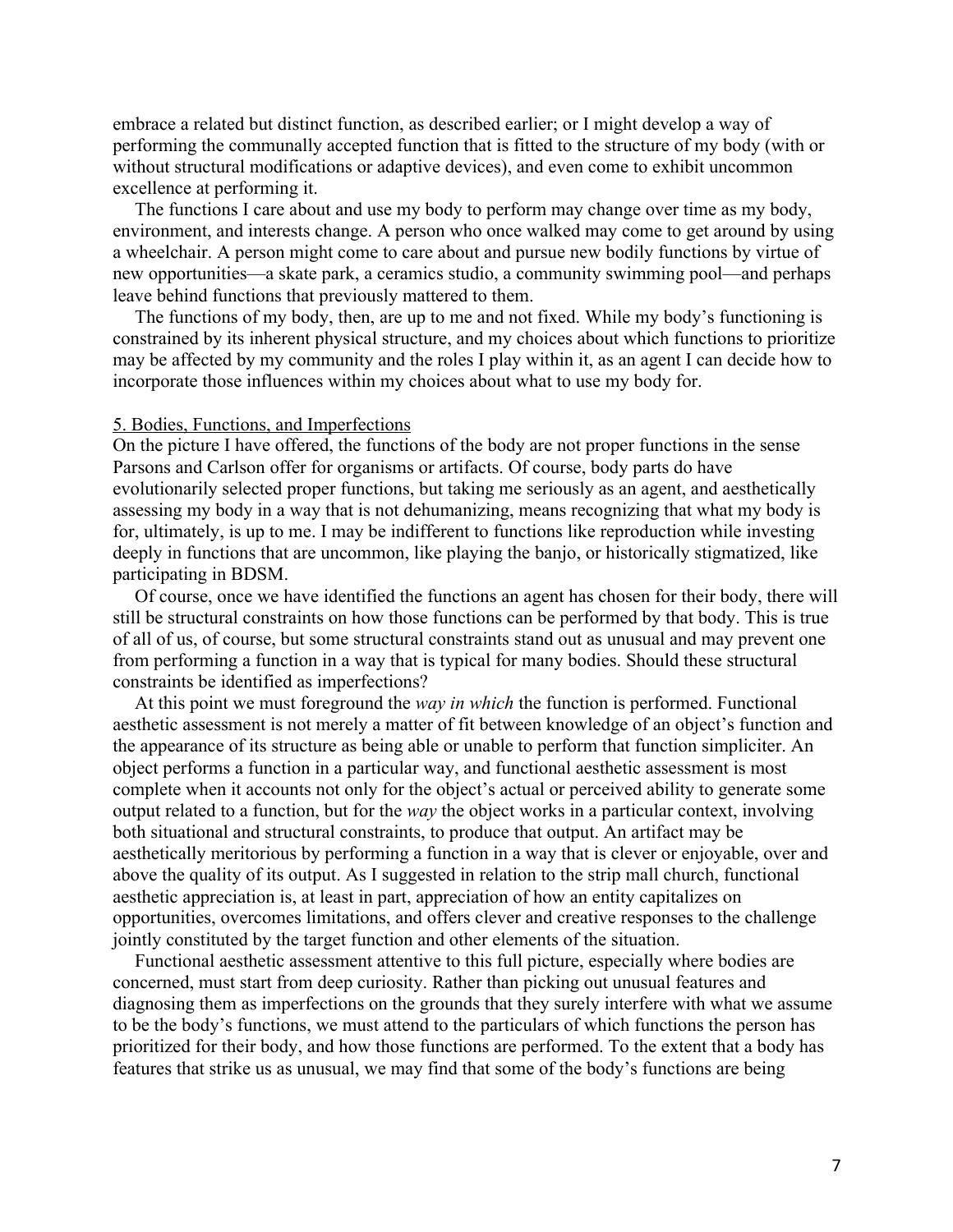performed in novel or adaptive ways that capitalize effectively on the juxtaposition of bodily structure, function, and context.

Does this account yield a positive aesthetics of the body, such that there are no bodily imperfections? No. People are free to value and use their body for functions that they have not yet mastered, that are difficult to pursue given the body's structural constraints, or that may require some bodily reshaping or retraining. A person may experience a feature of their body as an imperfection given some function they value: a performing artist may have reason to regard a feature that prevents them from achieving a desired effect as an aesthetic imperfection, as may a transgender person regard a feature that interferes with their gender expression.<sup>1</sup> Importantly, though, recognition of such bodily imperfections is responsive to the agent's own plans, priorities, and bodily self-conception, rather than to functions and associated aesthetic standards imposed from without.

Some reservations about functional aesthetic assessment of the body may persist. First, individuals' choices about which functions to embrace may reflect oppressive social contexts: as, arguably, is the case when someone chooses to prioritize the function of fashion modelling in an industry that prizes extreme thinness. This is a problem that all forms of bodily aesthetic assessment, functional or otherwise, must contend with: we have been taught to discipline ourselves and others to pursue standards of bodily beauty that contribute to social hierarchy and dehumanization. (Bartky, *Femininity and Domination*) Functional aesthetic assessment offers some prospect of improving on this situation if we are steadfast in prioritizing and valuing functions embraced by the individual rather than those assigned by society and in encouraging people to attend more to their body's functional powers than to its surface appearance. But I do not pretend that functional aesthetic assessment offers an easy solution to this problem.

A second reservation relates to the exclusive focus on functions embraced by the agent. Though I dismissed a focus on evolutionarily selected proper functions of the body as dehumanizing, performance of some of these functions is necessary for the person to live and be able to do anything at all. Should we not acknowledge as aesthetic imperfections those bodily features that perceptibly interfere with critical life functions? In response, I will note that even if something about the body's structure prevents it from functioning the way many other bodies function, whether through uncommon morphology or disease, it *is* continuing to function, perhaps in a way that is novel and adaptive. We can choose to apply interest and curiosity to how the system is functioning, just as we would do with inorganic nature, rather than concluding that disease or unusual configurations that alter functioning must be sources of aesthetic displeasure. Indeed, applying this sort of interest and curiosity to other organisms, as well as to human bodies, might both enhance our experience and improve our ethical propensity to value individual organisms in their unique functionality when they are configured unusually relative to other members of their species.

This leads to a third reservation, which is that my account, while purporting to advocate functional aesthetic assessment, abandons Parsons and Carlson's central project of using function to provide a consistent and non-arbitrary basis for aesthetically assessing objects of a given functional kind. Identifying the proper function of a group of artifacts by appeal to historical facts about the community's choices helps us know which of the artifact's features to focus on, namely, those that bear on the artifact's ability to perform that function. My account, on the other hand, presents us with a kaleidoscopic picture. Each body has an array of functions that shift over time, and it is unlikely that they will coincide with functions recognized by a given community. Identifying this shifting array requires attention to the specifics of an individual's